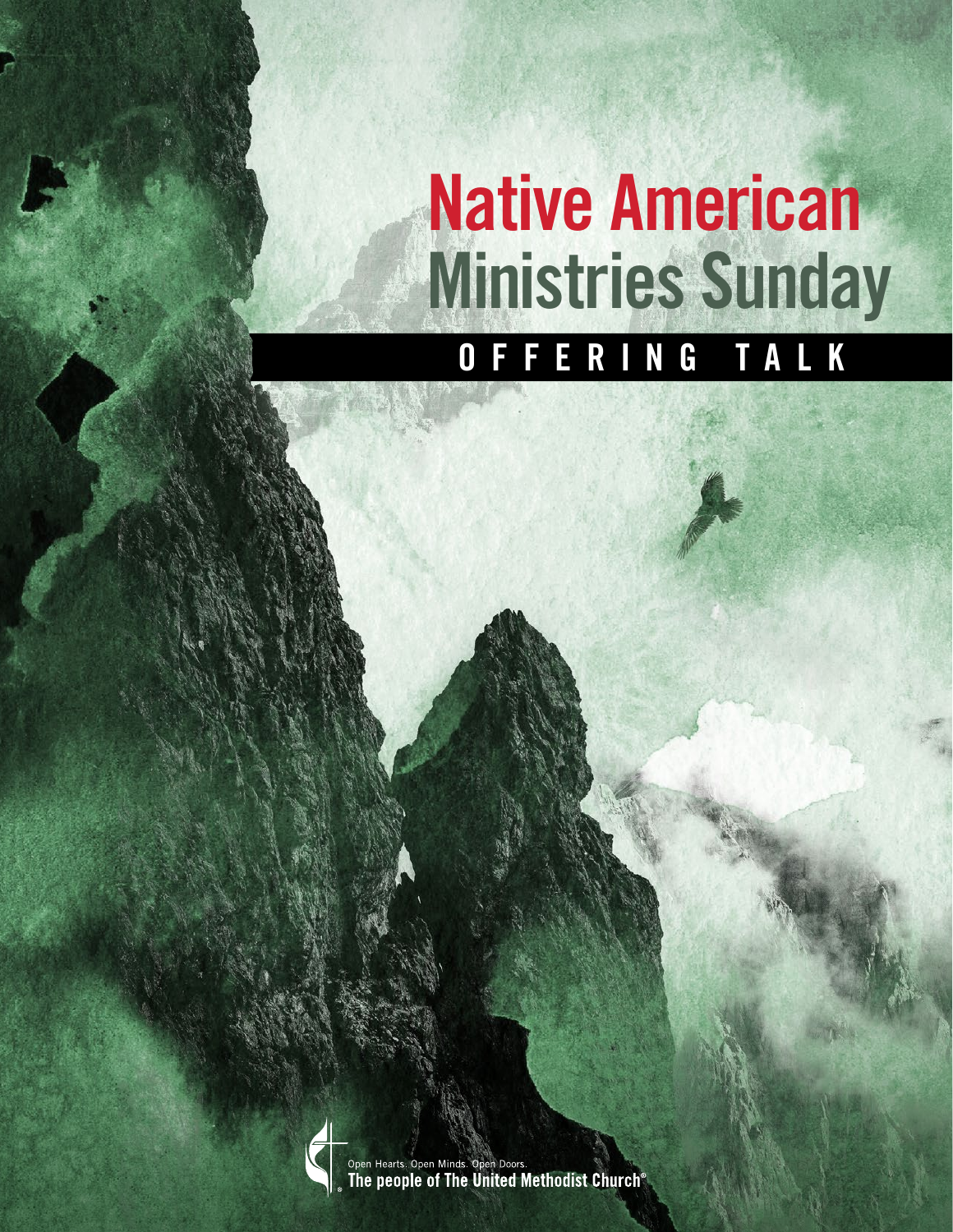Though congregations may observe Native American Ministries Sunday at any time, they are encouraged to celebrate with a special offering on the Third Sunday of Easter, April 18, 2021. This script may be used to introduce the offering. Feel free to adapt it to fit the context of your congregation. Consider including the liturgy in a printed bulletin or handout to remind your congregation of this special day in the life of the church. Tie the fullness of this special Sunday with a coordinated sermon starter along with children's resources.

A ccording to the 2016 Book of Resolutions (#3321), "as a result of the ongoing support for Native American Ministry Sunday, well over 100 Native people have been seminary trained and ordained as elders and deacons. They are serving in local churches, annual conferences, and general agency leadership positions."

I was moved to hear the story of Rev. Dr. Justine Wilson, of Cherokee and Ojibwe descent. She was a single mom of a six-year-old and an infant living in Milwaukee, Wisconsin, when she connected with a Native pastor who encouraged her to respond to God's call on her life.

In the second week of classes at Garrett-Evangelical Theological Seminary in Evanston, Illinois, she found herself questioning theology class because she felt the textbooks did not speak to her experience with God. And when her older son was hit by a car and left in a coma, she questioned her faith even more.

The seminary set up 24-hour care for the infant and brought him to her around the clock to nurse. Many of her seminary classmates provided strong support and pastoral care for her. Thanks to open helping hands and those who breathed peace into her situation as her son recovered, Wilson's faith journey began to take shape and her